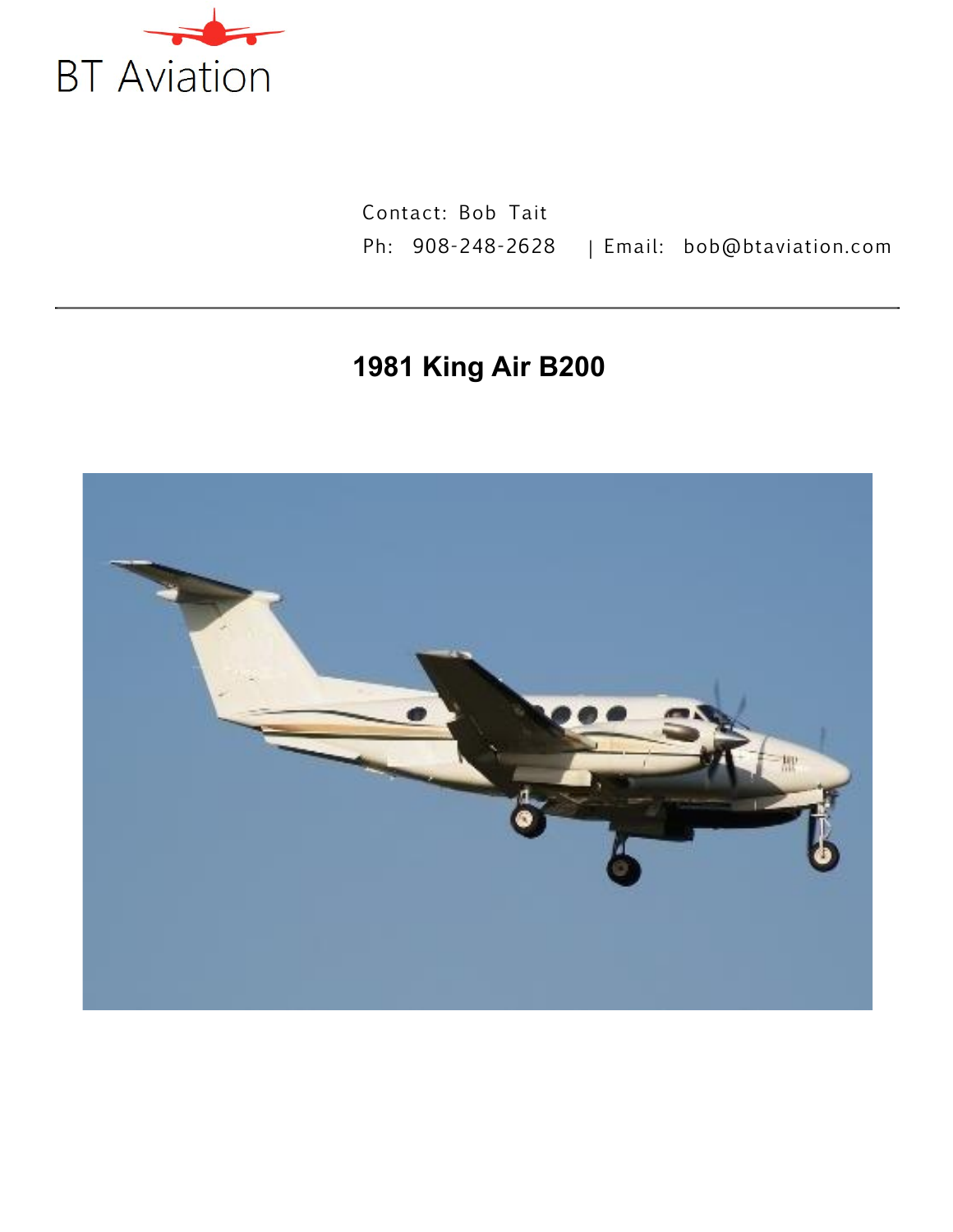#### **3600 TBO**

### **Airframe:**

9008 Hours Total Time 7510 Landings

#### **Engine Specs:**

P&W PT-6A-42 - TBO: 3600

#### **Left:**

407 Hours Since Overhaul 324 Cycles Since Overhaul 407 Hours Since Hot Section 324 Cycles Since Hot Section **Right:** 2549 Hours Since Overhaul

2263 Cycles Since Overhaul 1125 Hours Since Hot Section 1119 Hours Since Hot Section

#### **Prop(s):**

McCauley BlackMac - 4HFR34C754-EH

**Left:** 486 Hours Since Overhaul 02/11 **Right:** 486 Hours Since Overhaul 02/11

#### **Avionics/Radios:**

ADF: Dual Collins ADF-60 Autopilot: Sperry SPZ-200 Comms: Dual Collins VHF-20 Compass: Dual Sperry C-14A DME: Dual Collins DME-40 Flight Director: Sperry SPZ-500 IFCS GPS: Bendix/King KLN-90B (IFR certified) Navs: Collins VIR-30 Stormscope: BFGoodrich WX-1000 TCAS: BF Goodrich Skywatch Transponder: Dual Collins TDR-90 Weather Radar: Sperry Primus 300 Color Sperry VA-100 voice advisory Data Nav DNC-1001 Radar Checklist

#### **Additional Equipment:**

Raisbeck Ram Air Recovery, Dual Aft Body Strakes & Fully-Enclosed Main Landing Gear Doors, Butterfield Flow-Thru Inlet Mod, Aviadesign Spar Strap, Brake De-Ice System, Concorde Lead Acid Battery, Cabin & Cockpit Fire Extinguishers, Second Cabin Door Cable, Phase 3&4 Complied With 6/18/14

#### **Exterior:**

Matterhorn White With Light Green & Gold Accent Stripes In Good Condition.

### **Interior:**

Seven Passengers Executive Configuration With Forward LS Single Aft-Facing Seat Opposite 2-Place Divan & Aft 4-Place Club Chairs Upholstered In Dark Gray Leather, Dark Gray Carpeting, Light Gray Satin Finish Woodwork Cabinetry, Dual Pull-Out Tables, Brushed Aluminum Hardware Accessories, Light Gray Ultrasuede Headliner, Forward LS Pyramid Refreshment Center W/Coffee Holder, Ice Drawer, Cup & Drink Storage.